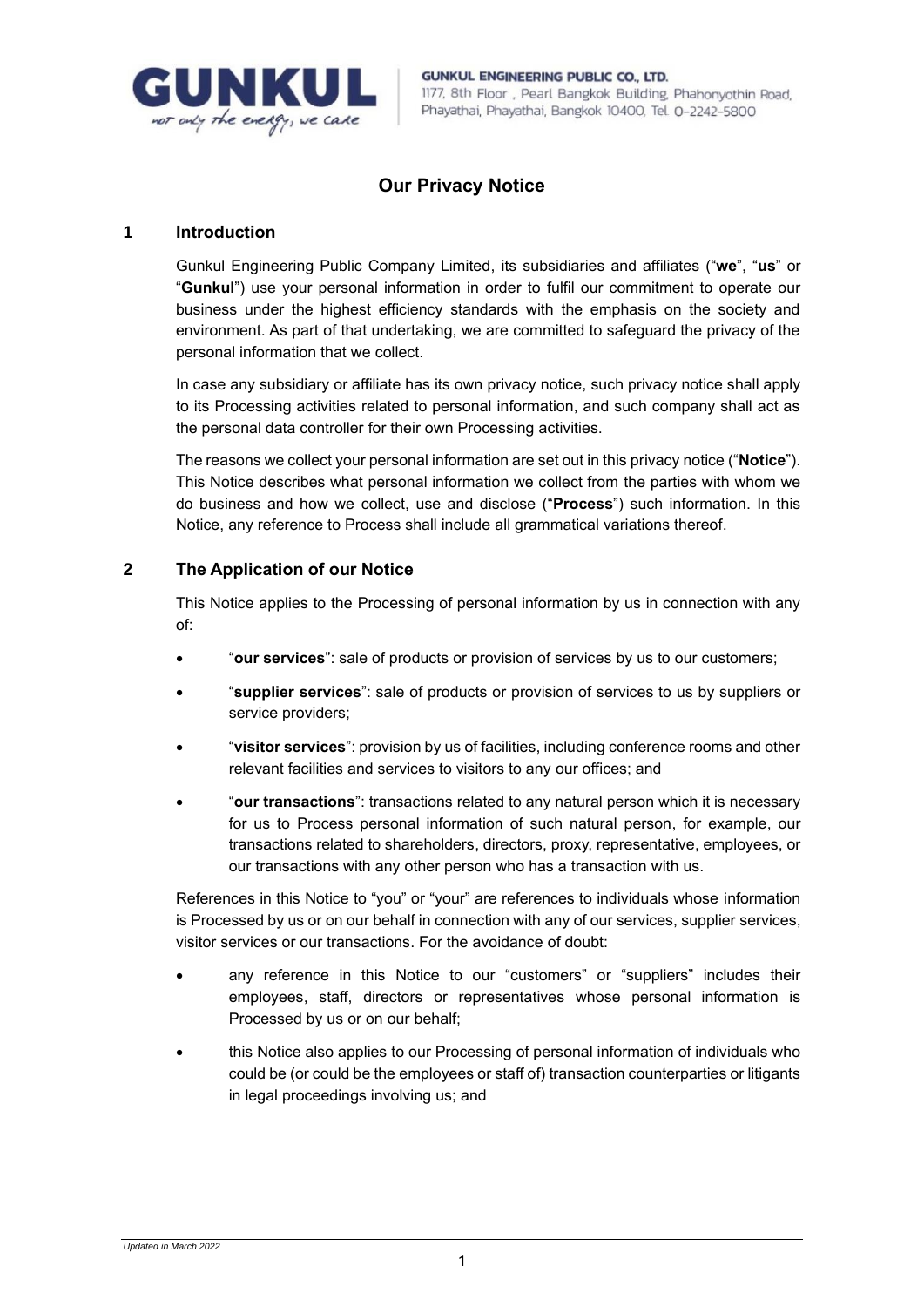

# **3 The information we collect about you**

Your personal information includes any information about you from which your identity can be identified. It does not include personal data where the information that can be used to identify your identity has been removed (anonymous data).

Your sensitive personal information includes details about your race, ethnic, political opinion, doctrinal, religious or philosophical beliefs, sexual behaviour, criminal records, health records, disability, labour union data, genetic or biometric data or any other data which may affect you in the same manner, as prescribed by the Personal Data Protection Committee of Thailand. In limited circumstances, we may collect sensitive personal information about you such as religion. Please see Section [4](#page-2-0) (Purposes and legal basis for which we will use your information) for details of these circumstances and Section [5](#page-4-0) (How we use your information) for further details.

In limited circumstances, we may collect information about your criminal convictions and offences. This happens where we are required to do so for legal or regulatory purposes (for example, where required pursuant to anti-money laundering laws) or where you have provided us with such information where it is necessary for a specific service we are providing.

We collect, use and transfer different kinds of your information. We have categorised your information as set out below to explain how each category of information is used by us or on our behalf. These terms are used throughout this Notice:

### **Information required for the contracts with counterparties and our transactions**

- Personal data prescribed in a juristic person's affidavit, shareholders list or any other documents obtained from the Ministry of Commerce, consisting of name and surname of director, shareholder, and their addresses and national identity card numbers;
- Information contained in national identity card or any other identification document, consisting of: (i) name and surname; (ii) ID card number; (iii) date of birth; (iv) address; (v) picture of the cardholder; (vi) blood type; and (vii) religion;
- Information in household registration certificates, consisting of (i) household registration number; (ii) address; (iii) type and characteristics of your house; (iv) nationality; (v) gender; (vi) name and surname of your parent; (vii) ID card number of your parent; (viii) nationality of your parent; and (ix) previous domicile of yours; and
- Information required for provision of our service, supplier services and our transactions, consisting of: (i) name and surname; (ii) telephone number; (iii) email address; (iv) address (v) position of work.

### **Financial Information for Payment of Debt**

• Information you provided to us in relation to your bank account and payment card details.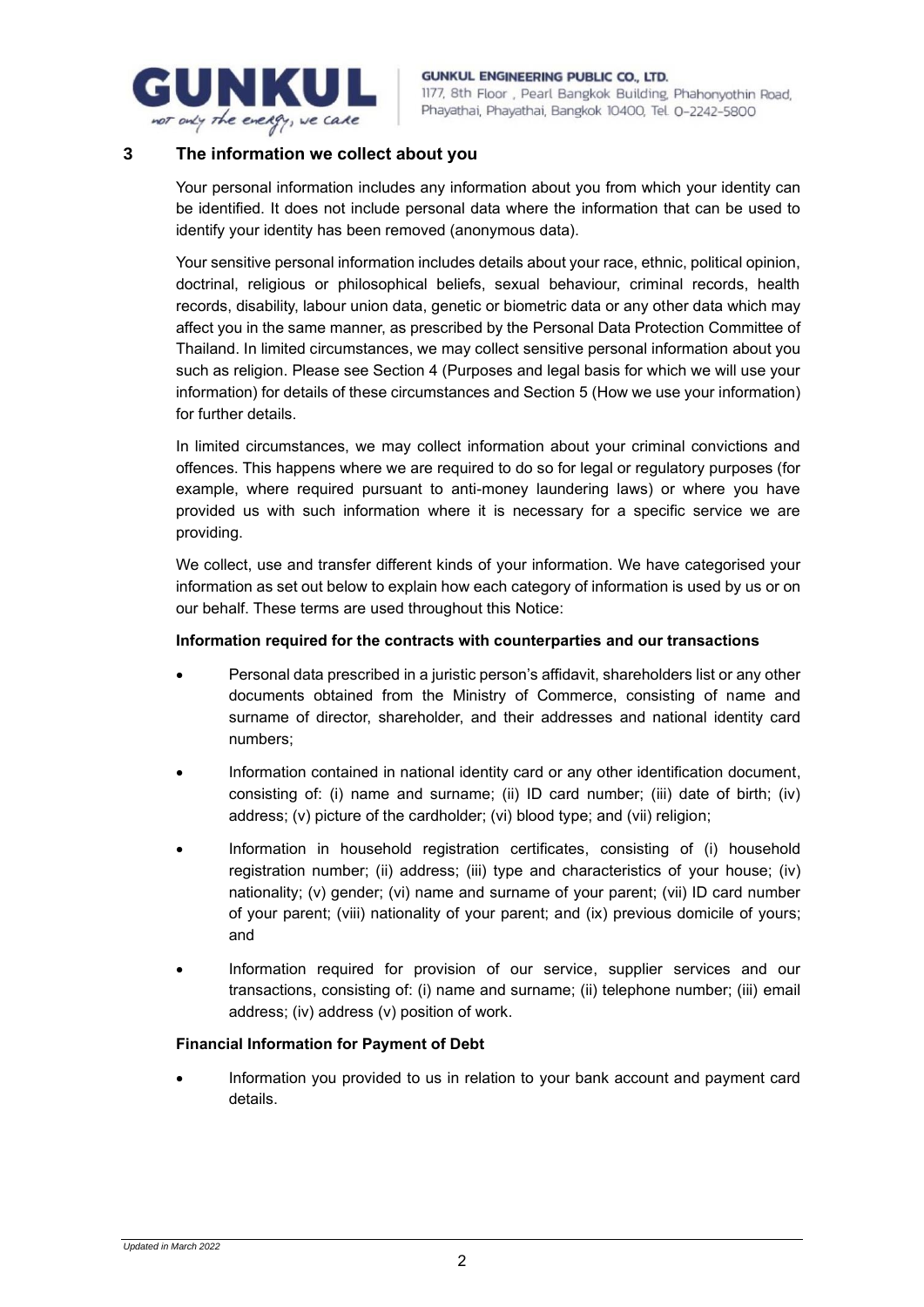

### **CCTV Data**

• Information from our CCTV footage and other information obtained through electronic means such as employees access card records. However, we do not Process CCTV data for facial recognition and biometric Processing.

Our services are neither aimed at nor intended for children. However, we may Process children's information when we provide our services to our customers. We Process such information only where necessary for the specific benefits we are providing or receiving. In such cases, we act on behalf of the parent or guardian.

### <span id="page-2-0"></span>**4 Purposes and legal basis for which we will use your information**

- We set out below, in a table format, a description of the ways in which we use your information and the legal bases we rely on to do so. Where relevant, we have also identified our legitimate interests in Processing your information.
- We may Process your information for more than one legal bases depending on the specific purpose for which we Process your information. Please contact us at privacy@gunkul.com or 02-242-5800 if you require further details about the specific legal bases we rely on to Process your information where more than one bases are set out in the table below.
- In some cases, we may Process your information by relying on your consent. In such case, you will be informed the purpose of Processing your information at the time of requesting your consent by us, for example, our customers in retail business and online business which we operate the businesses under the name of GRoof, Volt Marketplace and Godungfaifaa.

#### In relation to our services:

| <b>Purpose and/or activity</b>                                                                                                                                                                                                                                                           | <b>Type of data</b>                                                                      | <b>Legal basis for</b><br><b>Processing</b>                                                                                                                                                                                                 |
|------------------------------------------------------------------------------------------------------------------------------------------------------------------------------------------------------------------------------------------------------------------------------------------|------------------------------------------------------------------------------------------|---------------------------------------------------------------------------------------------------------------------------------------------------------------------------------------------------------------------------------------------|
| If you are our customer, or could be<br>a transaction counterparty or a<br>litigant in legal proceedings involving<br>us, to verify your identity or your<br>authority in representing the<br>company who is our customer or as<br>a counterparty in entering into a<br>contract with us | Information required<br>for the contracts with<br>counterparties or legal<br>proceedings | Legitimate interests: to<br>verify your identity or<br>your authority in<br>representing the<br>company who is our<br>customer or as a<br>counterparty in<br>entering into a<br>contract with us or our<br>litigant in legal<br>proceedings |
| To take you on as a new customer<br>including performing anti-money<br>laundering, anti-terrorism, sanction<br>screening, fraud and other<br>background checks                                                                                                                           | Information required<br>for the contracts with<br>counterparties                         | Legal obligation<br>Legitimate<br>interests: ensuring<br>we do not deal with<br>proceeds of<br>criminal activities<br>or assist in any                                                                                                      |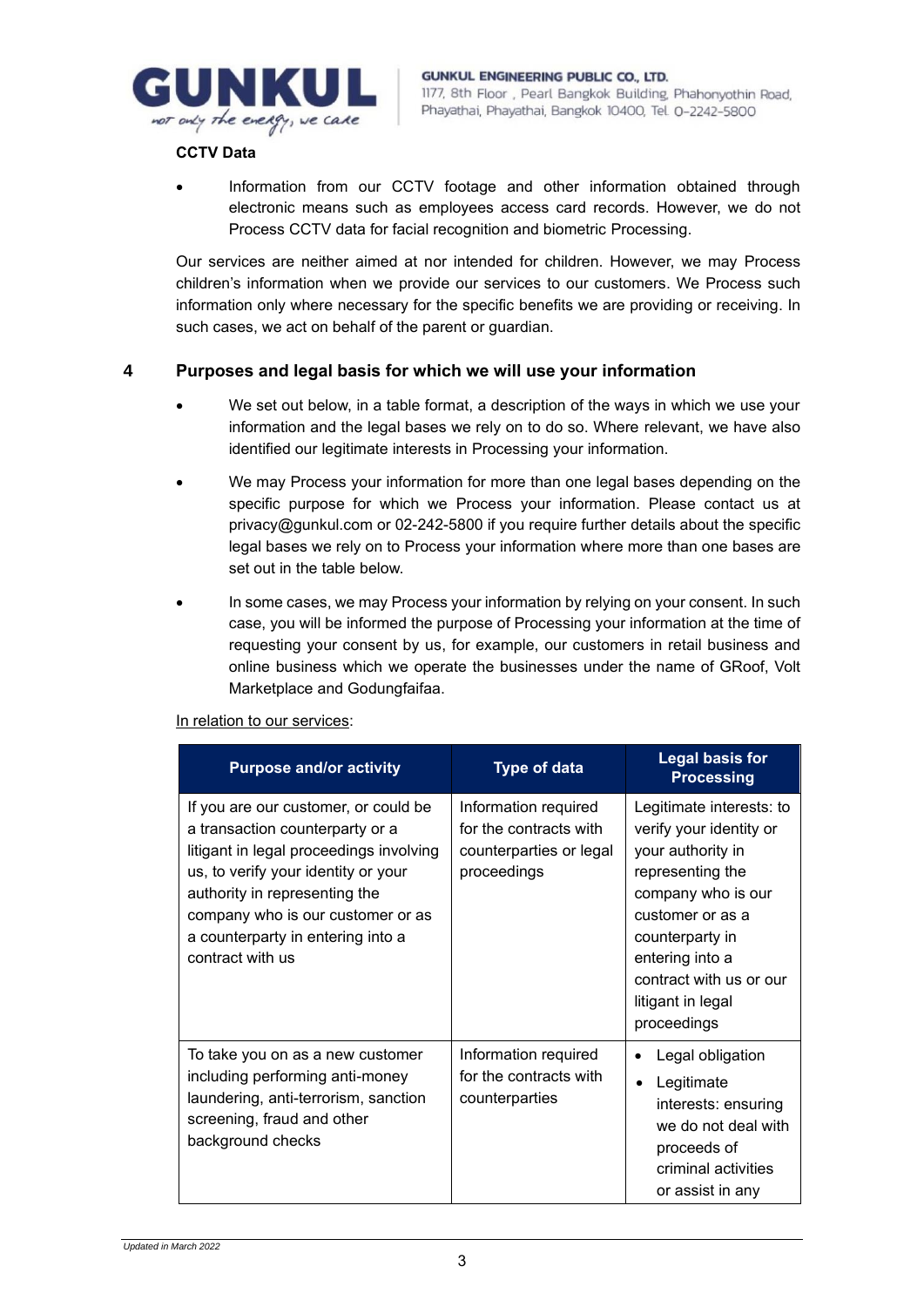

#### **GUNKUL ENGINEERING PUBLIC CO., LTD.**

1177, 8th Floor, Pearl Bangkok Building, Phahonyothin Road, Phayathai, Phayathai, Bangkok 10400, Tel. 0-2242-5800

| <b>Purpose and/or activity</b>                                                                                                                                                                                                        | <b>Type of data</b>                                              | <b>Legal basis for</b><br><b>Processing</b>                            |
|---------------------------------------------------------------------------------------------------------------------------------------------------------------------------------------------------------------------------------------|------------------------------------------------------------------|------------------------------------------------------------------------|
|                                                                                                                                                                                                                                       |                                                                  | other unlawful or<br>fraudulent activities<br>for example<br>terrorism |
| To deliver our services to our<br>customers, including (among others)<br>to provide you our services of<br>installing rooftop solar cells under<br>the name of GRoof via Gunkul Solar<br>Community Company Limited, our<br>subsidiary | Information required<br>for the contracts with<br>counterparties | Performance of a<br>contract                                           |

In relation to supplier services:

| <b>Purpose and/or activity</b>                                                                                                                                                                                                                                                                                           | <b>Type of data</b>                                                                                                                              | <b>Legal basis for</b><br><b>Processing</b>                                                                                                                                            |
|--------------------------------------------------------------------------------------------------------------------------------------------------------------------------------------------------------------------------------------------------------------------------------------------------------------------------|--------------------------------------------------------------------------------------------------------------------------------------------------|----------------------------------------------------------------------------------------------------------------------------------------------------------------------------------------|
| To take you on as a new supplier<br>including performing anti-money<br>laundering, anti-terrorism, sanctions,<br>fraud and other background checks<br>and to verify your identity or your<br>authority in representing the<br>company who is our supplier or as a<br>counterparty in entering into a<br>contract with us | Information required<br>for the contracts with<br>counterparties                                                                                 | Legitimate interests:<br>ensuring we do not<br>deal with proceeds of<br>criminal activities or<br>assist in any other<br>unlawful or fraudulent<br>activities for example<br>terrorism |
| To manage payments, fees and<br>charges and to collect and recover<br>money owed to us                                                                                                                                                                                                                                   | Information<br>$\bullet$<br>required for the<br>contracts with<br>counterparties<br>Financial<br>$\bullet$<br>Information for<br>Payment of Debt | Performance of a<br>contract                                                                                                                                                           |

In relation to our visitor services:

| <b>Purpose and/or activity</b>     | <b>Type of data</b>                                                                      | <b>Legal basis for</b><br><b>Processing</b>                                                           |
|------------------------------------|------------------------------------------------------------------------------------------|-------------------------------------------------------------------------------------------------------|
| To deliver visitor services to you | Information<br>required for the<br>contracts with<br>counterparties.<br><b>CCTV Data</b> | Legal obligation<br>Legitimate interest:<br>to detect and<br>prevent<br>unauthorised<br>access to our |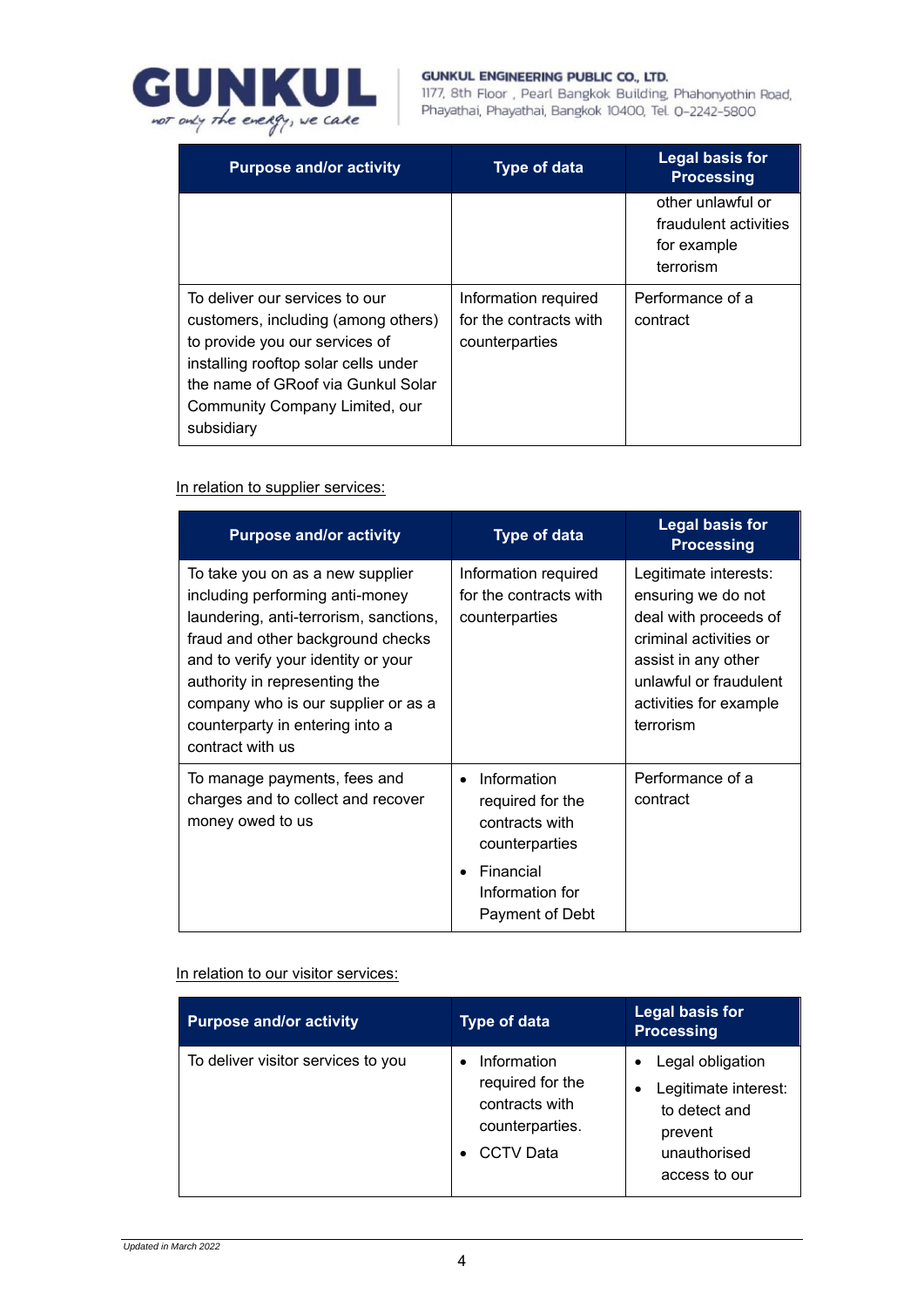

#### GUNKUL ENGINEERING PUBLIC CO., LTD.

1177, 8th Floor, Pearl Bangkok Building, Phahonyothin Road, Phayathai, Phayathai, Bangkok 10400, Tel. 0-2242-5800

| <b>Purpose and/or activity</b> | <b>Type of data</b> | Legal basis for<br><b>Processing</b> |
|--------------------------------|---------------------|--------------------------------------|
|                                |                     | premises and<br>restricted areas     |

In relation to our transactions:

| <b>Purpose and/or activity</b>                                                                                                                                                                                       | <b>Type of data</b>                              | <b>Legal basis for</b><br><b>Processing</b>                                                                                               |
|----------------------------------------------------------------------------------------------------------------------------------------------------------------------------------------------------------------------|--------------------------------------------------|-------------------------------------------------------------------------------------------------------------------------------------------|
| To verify your identity or your<br>authority in representing any person<br>who has a transaction with us, for<br>example, shareholders, directors,<br>proxy, representative, employees, or<br>any other person, etc. | Information<br>required for our<br>transactions. | Legitimate interest:<br>to verify your<br>identity or your<br>authority in<br>representing any<br>person who has a<br>transaction with us |

"**CCTV data**" will be used for the following purposes: detection and prevention of crime; detection and prevention of safety incidents; detection and prevention of unauthorised access to our premises and restricted areas; detection and prevention of gross misconduct; supporting safety, security and internal investigations; supporting criminal investigations; and for reviewing security & safety incidents, including security training exercises. On rare occasions, covert CCTV may be used to meet these purposes. Processing CCTV data for the aforementioned purposes is necessary for the purposes of our legitimate interests.

# <span id="page-4-0"></span>**5 How we use your information**

We will only Process your information when the law allows us to do so, that is, when we have a legal basis for Processing. Section [4](#page-2-0) (Purposes and legal basis for which we will use your information) above sets out further information about the legal bases that we rely on to Process your information.

In certain circumstances, we will need to use your information as required by law or to perform a contract which we will enter into or have entered into with you as a party or make a transaction with you. In particular, we use your information in the following circumstances:

- "**performance of a contract**": where we need to perform a contract which we will enter into or have entered into with you as a party or to take steps at your request before entering into such a contract. For example, we use your name and surname, telephone number and house address to provide services of installing rooftop solar cells via GRoof.
- "**legitimate interests**": where necessary for our interests (or those of a third party), provided that your fundamental rights do not override such interests. This could mean, for instance, that it is in our interest, to verify your identity or your authority in representing the company who is our customer or supplier or as a counterparty in entering into a contract with us, including shareholders, directors, proxy, representatives, employee or any person who has a transaction with us. We make sure we consider and balance any potential impact on you (both positive and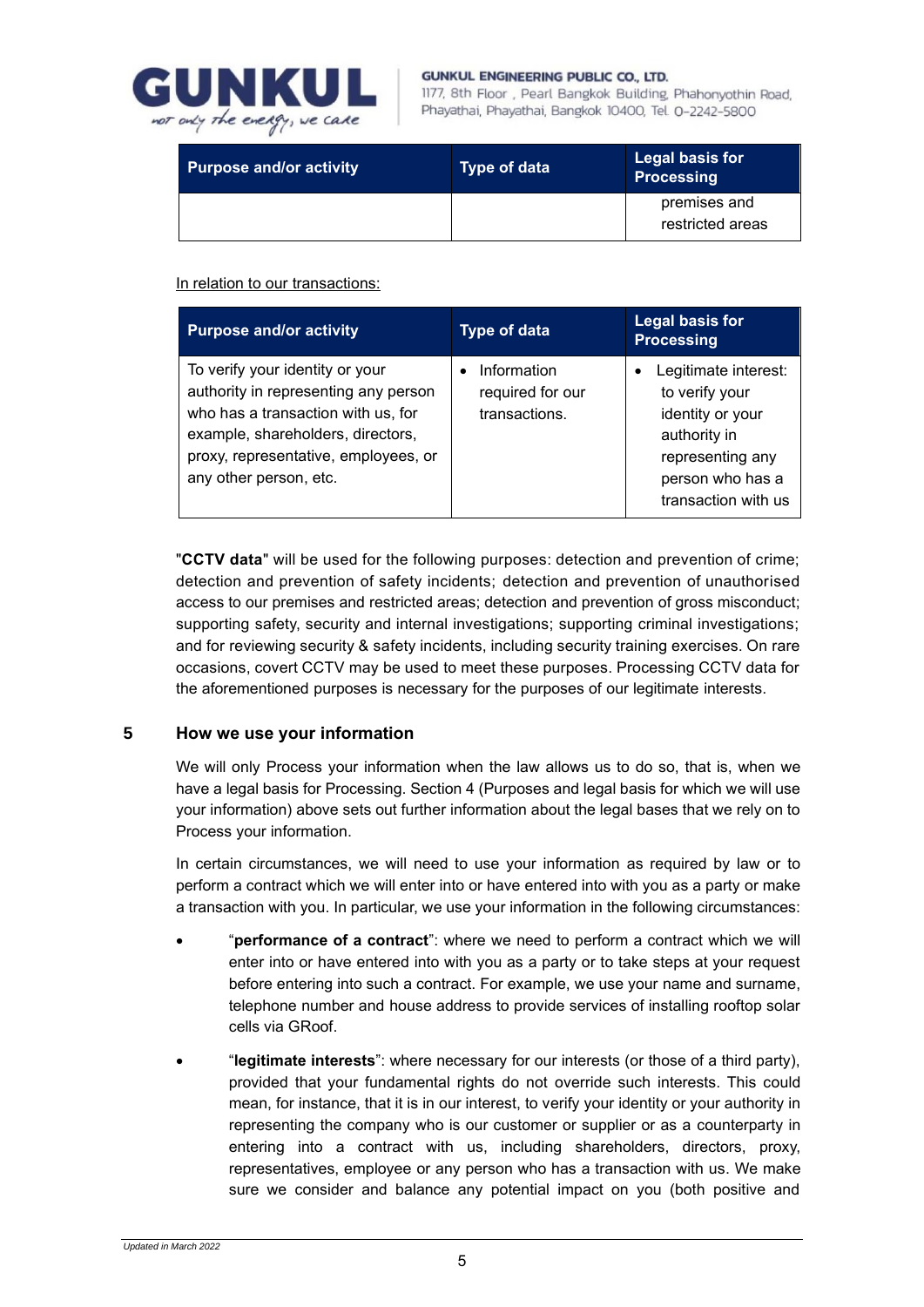

negative) and your rights before we Process your information for our legitimate interests; and

• "**consent and explicit consent**": where you have provided your consent or explicit consent to Processing your information.

### **If you fail to provide your information to us**

Where we are required by law to collect your information or need to collect your information under the terms of a contract we have with you and you fail to provide your information when requested, we may not be able to perform the contract we have or plan to enter into with you (for example, to provide you with services) or we may not be able to make a transaction with you. In this case, we may have to decline to provide or receive the relevant services or make the transaction with you, but we will notify you if this is the case at the time your information is collected. For example, we will not be able to provide you with our services of solar rooftop installation via GRoof if we have not been provided with your name and surname, telephone number, email address and address that we require to deliver our service.

### **6 How long will we retain your information**

We will only retain your information for as long as necessary to fulfil the purposes for which we collected it. This includes for example the purposes of satisfying any legal, regulatory, accounting, reporting requirements, to carry out legal work, for the establishment or defence of legal claims.

To determine the appropriate retention period for your information, we consider the amount, nature and sensitivity of your information, the potential risk of harm from unauthorised use or disclosure of your information, the purposes for which we Process your information and whether we can achieve those purposes through other means, and the applicable legal requirements.

Generally, we retain: (i) information required for the contracts with counterparties and our transactions; and (ii) financial information for payment of debt, for 10 years from expiration of the relevant agreement which is in line with general statute under Thai law. However, this may not be the case and we may retain your information for a shorter period.

For CCTV data, we retain such information for a period necessary to achieve the objectives as prescribed in Section 4 (Purposes and legal basis for which we will use your information) or as required by laws. Where CCTV data has been identified that relates to a specific incident, we may need to retain such information in the particular section of footage concerned longer than the above period, such as in the investigation of a workplace accident or where footage may be used as evidence in criminal proceedings.

If you would like to know more about the retention periods we apply to your information, please contact us at privacy@gunkul.com or 02-242-5800.

### **7 Disclosure of your information**

We may have to share your information with the entities and persons set out below for the purposes for which we collected the information, as detailed in Section [4](#page-2-0) (Purposes and legal basis for which we will use your information) and Section [5](#page-4-0) (How we use your information).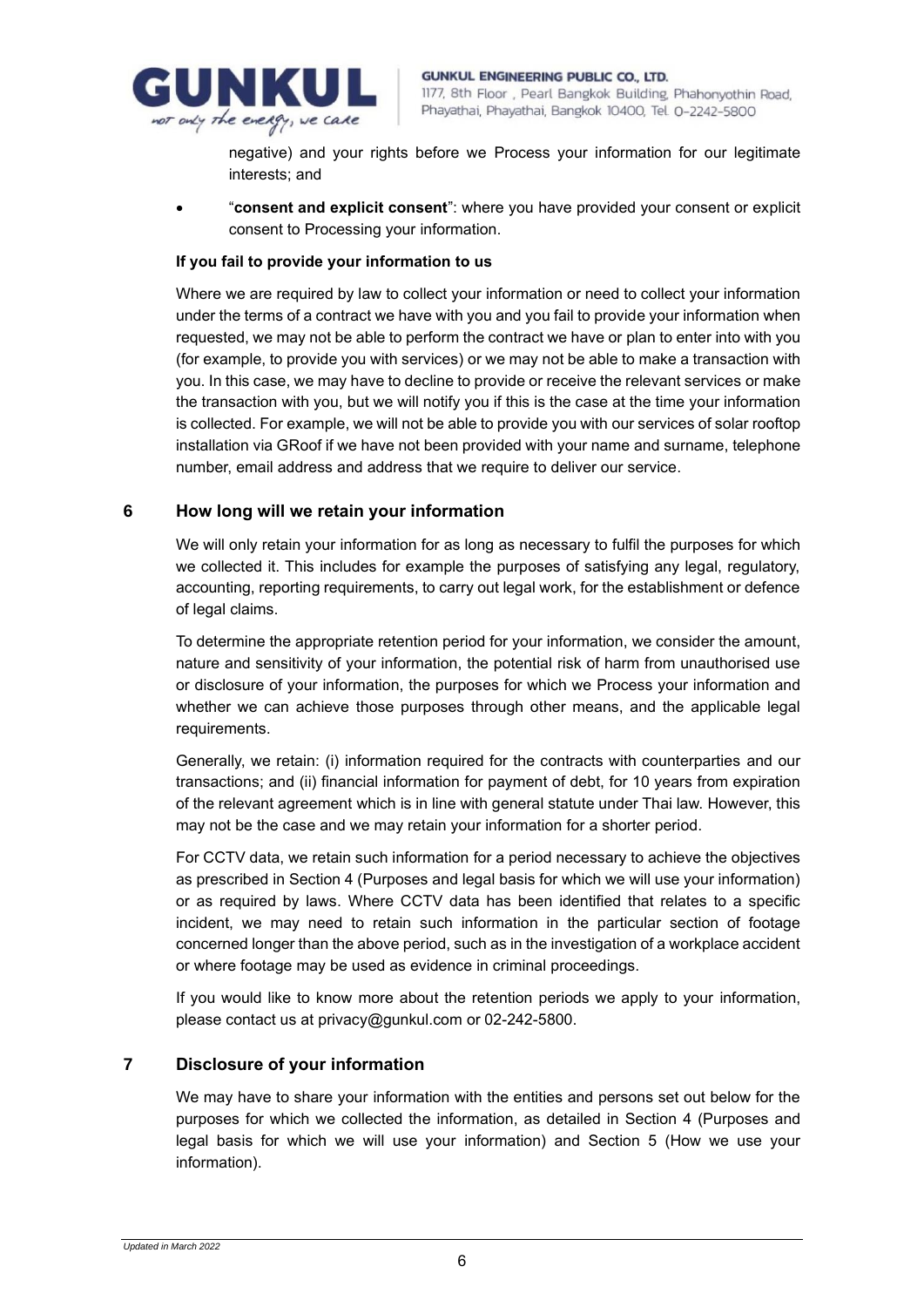

- Your information will be shared within our organisation, Gunkul Engineering Public Company Limited, its subsidiaries and affiliates ("**Group**"). We share your information within our Group to promote our operational efficiency and to provide you with the highest quality of our services.
- Where required, we will (subject to any terms of business which we may enter into with you) disclose your information to:
	- (i) any person or entity to whom we are required or requested to make such disclosure by any court of competent jurisdiction or by any governmental, taxation or other regulatory authority, law enforcement agency or similar body;
	- (ii) our professional advisers or consultants, including lawyers, bankers, auditors, accountants and insurers providing consultancy, legal, banking, audit, accounting or insurance services to us;
	- (iii) any financial institutions providing finance to us;
	- (iv) service providers who provide information technology and system administration services to us; and
	- (v) any external auditors who may carry out independent checks of your file as part of our accreditations.
- We may share your information with persons or entities outside of the Group to whom we may sell or transfer parts of our business or assets. Alternatively, we may seek to acquire other businesses or merge with them. If a change happens to our business, the part of our business that is (as the case may be) sold, acquired or is the merged entity may use your information in the same way as set out in this Notice.

We will require any person or entity to whom we disclose your information to respect the confidentiality and security of your information and to treat it in accordance with applicable laws and regulations.

# **8 Your legal rights**

Under certain circumstances, you have rights under data protection laws in relation to your information. It is our policy to respect your rights and we will act promptly and in accordance with any applicable law, rule or regulation relating to the Processing of your information.

### **Details of your rights are set out below:**

- **right to withdraw consent** when we Process your information on legal basis of consent, you have the right to withdraw consent at any time.
- **right to access personal data** you have a right to obtain confirmation of whether we are Processing your information, access to your information and information regarding how your information is being used by us;
- **right to data portability** in certain circumstances you can request to receive a copy of your information in a commonly used electronic format. This right only applies to your information that you have provided to us. The right to data portability only applies if the Processing is based on your consent or if the personal data must be Processed for the performance of a contract;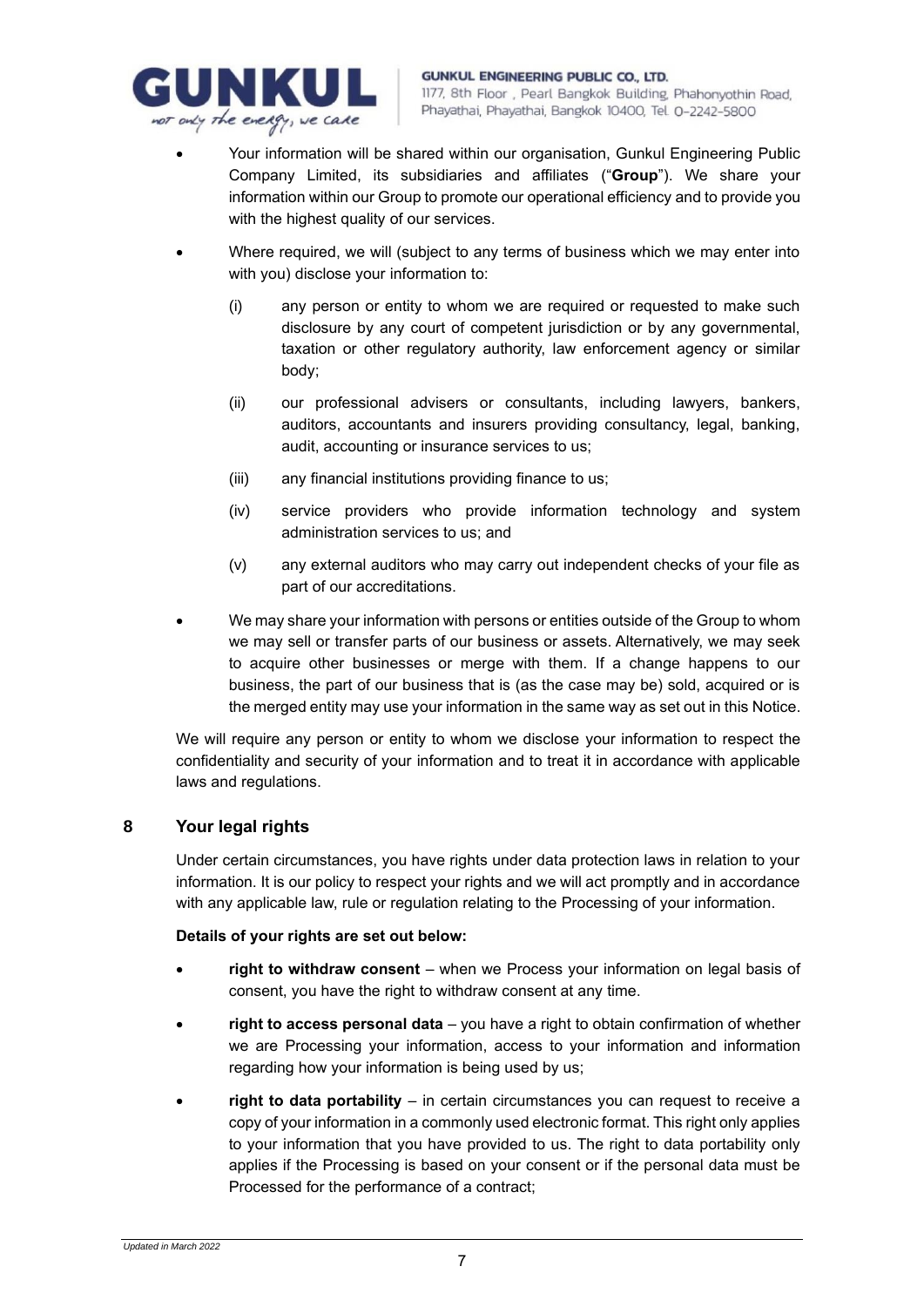

- **right to object to Processing of personal data in certain circumstances** you have a right to object to Processing being carried out by us if (a) we are Processing your information based on legitimate interests or for the performance of a task in the public interest, (b) if we are using your information for direct marketing purposes, or (c) if information is being Processed for scientific or historical research or statistical purposes.
- **right to have personal data erased in certain circumstances** you have a right to request that certain information held by us is erased. This is not a blanket right to require all information to be deleted. We will consider each request carefully in accordance with the requirements of any laws relating to the Processing of your information;
- **right to restrict Processing of personal data in certain circumstances** you have a right to block the Processing of your information in certain circumstances. This right arises if you are disputing the accuracy of your information, if you have raised an objection to Processing, if Processing of your information is unlawful and you oppose erasure and request restriction instead, if your information is no longer required by us but you require the personal data to be retained to establish, exercise or defend a legal claim or if we require your information in assessing your request to object Processing of information;
- **right to have inaccurate personal data rectified** you have a right to have any inaccurate or incomplete personal data rectified. If we have reasonably good reason not to rectify your information as requested, you have the right to record your record in our record of Processing activities; and
- **right to file a complaint** you have the right to file a complaint in the case where, in your view, we or our employees or contractors violates or fails to comply with the Personal Data Protection Act B.E. 2562 (2019) or notifications issued thereunder.

You may exercise any of your rights at any using the contact details set out in Section [9](#page-7-0) below. You will not have to pay a fee to access your information (or to exercise any of the other rights). However, we may charge a reasonable fee if your request is clearly unfounded, repetitive or excessive. Alternatively, we may refuse to comply with your request in these circumstances.

We may need to request specific information from you to help us confirm your identity and ensure your right to access your information (or to exercise any of your other rights). This is a security measure to ensure that your information is not disclosed to any person who has no right to receive it. We may also contact you to ask you for further information in relation to your request to speed up our response.

We try to respond to any legitimate request within 30 days from the date that the company receives the completed request and is able to verify the data subject who exercises the request. Occasionally it may take us longer than 30 days if your request is particularly complex or you have made a number of requests. In this case, we will notify you and keep you updated.

# <span id="page-7-0"></span>**9 Personal Data Controller and How can you contact us if you have any question**

Gunkul Engineering Public Company Limited, its subsidiaries and affiliates will be responsible for and will control the Processing activities of your personal information as the